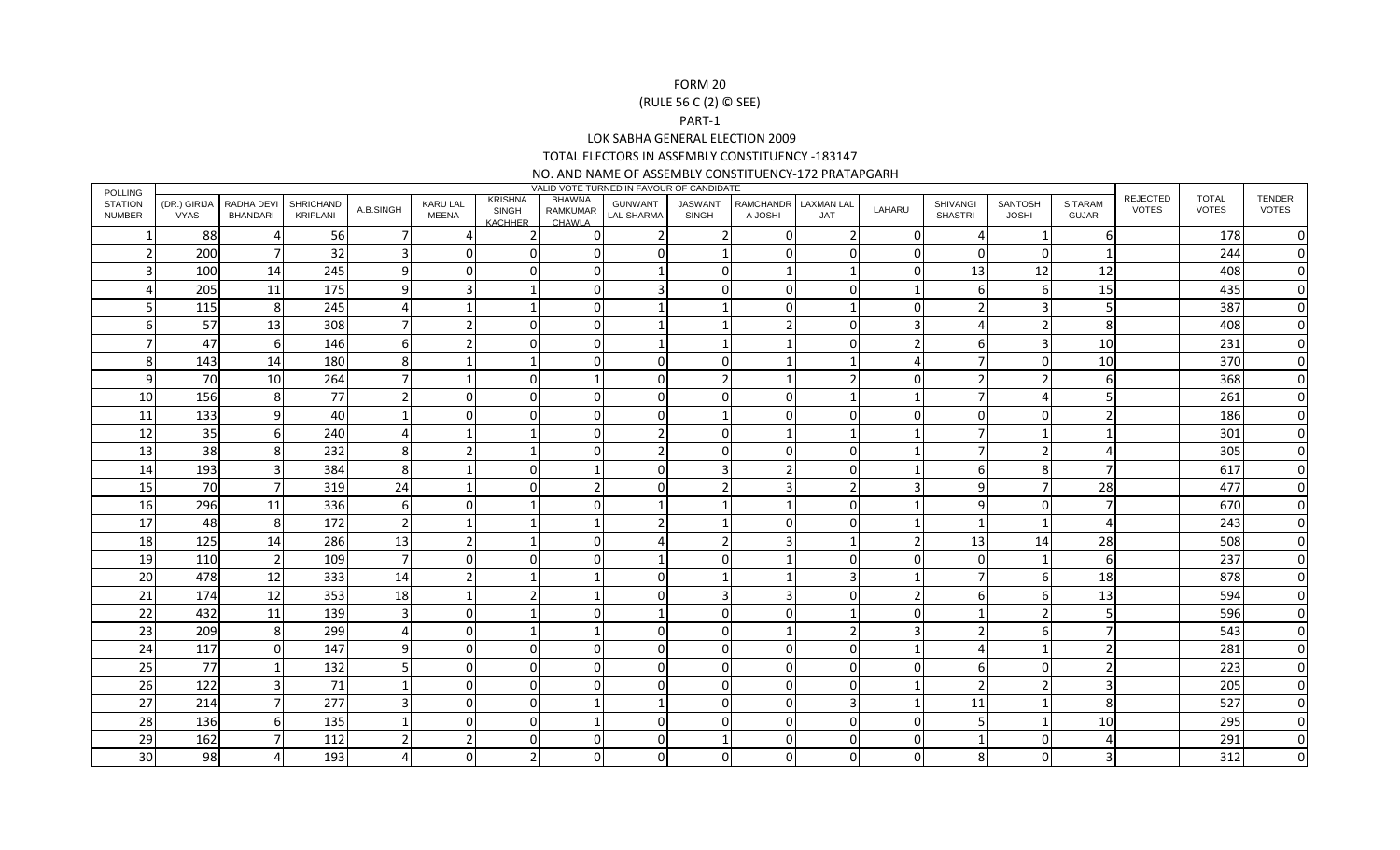| 31              | 121 | 8 <sup>°</sup>          | 379 | 12             |                          | $\overline{0}$ | $\overline{0}$ | $\overline{0}$ |                |              |                          |                | -6             | 3              | 8                | 545 | 0            |
|-----------------|-----|-------------------------|-----|----------------|--------------------------|----------------|----------------|----------------|----------------|--------------|--------------------------|----------------|----------------|----------------|------------------|-----|--------------|
| 32              | 172 | 5                       | 278 | 8 <sup>1</sup> |                          | $\Omega$       | $\mathbf 0$    | $\Omega$       | $\overline{2}$ |              | -1                       | $\Omega$       | -6             | 4              | 9                | 486 | $\Omega$     |
| 33              | 263 | 13                      | 287 | $\overline{2}$ | -1                       |                | $\mathbf 0$    | $\overline{0}$ | $\overline{2}$ |              | $\mathbf{0}$             | 3              | 6              | 2              | 6 <sup>1</sup>   | 588 | <sup>0</sup> |
| 34              | 182 | 9                       | 195 | 21             | 2                        | $\Omega$       |                | $\Omega$       | $\overline{2}$ | $\Omega$     | -1                       | 3              | .5             | 3              | 5                | 410 |              |
| 35              | 258 | 10                      | 191 | $\overline{2}$ | -1                       | $\mathbf 0$    | $\overline{0}$ | $\overline{0}$ |                | 0            | -1                       | 3              | $\overline{a}$ | $\overline{0}$ | 6                | 477 |              |
| 36              | 151 | 5 <sub>l</sub>          | 151 | $\overline{4}$ | $\Omega$                 | $\mathbf 1$    | $\overline{0}$ | $\Omega$       | $\overline{0}$ | $\Omega$     | -1                       | -1             | 6              | $\overline{2}$ | 8                | 330 |              |
| 37              | 152 | $\overline{2}$          | 93  | $\overline{2}$ | $\Omega$                 | $\overline{0}$ | 0              | $\Omega$       | $\Omega$       | $\Omega$     | $\Omega$                 | $\overline{2}$ | $\Omega$       | $\mathbf 1$    | $\mathbf{1}$     | 253 |              |
| 38              | 313 | 14                      | 141 | $\overline{4}$ | $\Omega$                 | $\Omega$       |                | $\Omega$       |                |              | $\mathcal{P}$            | $\Omega$       | $\mathbf 1$    | 4              | 3                | 484 |              |
| 39              | 150 | $\mathbf{3}$            | 99  |                | $\Omega$                 | $\mathcal{P}$  | 0              | $\overline{0}$ | 0              |              | $\overline{0}$           | 0              | 3              | $\mathbf 2$    | $\overline{2}$   | 262 |              |
| 40              | 239 | $\overline{2}$          | 32  | $\overline{3}$ | $\overline{3}$           | $\Omega$       | $\mathbf 0$    | $\Omega$       | $\Omega$       | $\mathbf{0}$ | $\overline{0}$           | $\Omega$       | $\mathbf 0$    | $\mathbf{1}$   | $\overline{3}$   | 283 |              |
| 41              | 224 | 8 <sup>°</sup>          | 140 |                | $\Omega$                 |                | $\mathbf 0$    | $\mathcal{P}$  | $\overline{2}$ | $\Omega$     | $\overline{\phantom{a}}$ | 4              | 8              | 4              | 10               | 406 |              |
| 42              | 75  | 2                       | 157 | $\overline{3}$ | $\Omega$                 | $\mathbf 1$    | $\Omega$       |                | $\Omega$       |              | $\Omega$                 | $\overline{2}$ | 9              | $6 \mid$       | 6                | 263 | $\Omega$     |
| 43              | 77  | $7 \overline{ }$        | 287 | 5              | $\mathbf{1}$             | $\Omega$       | 0              |                |                | <sup>0</sup> | 0                        |                | 11             | $\overline{2}$ | 8                | 401 | $\Omega$     |
| 44              | 200 | 10                      | 308 | 41             | $\Omega$                 | $\Omega$       | $\mathbf 1$    | $\Omega$       | $\Omega$       |              | -1                       | $\mathbf{1}$   | 8              | 5 <sup>1</sup> | 12               | 589 | $\Omega$     |
| 45              | 188 | 6                       | 211 | 4              | $\Omega$                 | $\Omega$       | 0              |                |                | 0            | 0                        | -1             | 5              | 2              | $\overline{3}$   | 422 | n            |
| 46              | 116 | 6                       | 122 | 0              | $\Omega$                 | $\Omega$       | 0              | $\overline{0}$ | $\Omega$       | $\Omega$     | 0                        | $\Omega$       | 1              | $\overline{0}$ | $\overline{4}$   | 249 | n            |
| 47              | 219 | 8 <sup>°</sup>          | 238 | $6 \mid$       | $\overline{0}$           |                | 0              | $\Omega$       | 0              | $\Omega$     | -1                       | 0              | $\mathsf{3}$   | $\overline{0}$ | 5                | 481 |              |
| 48              | 147 | $\mathbf{1}$            | 176 | $6 \mid$       | $\Omega$                 |                | 0              | $\Omega$       | $\Omega$       | $\Omega$     | 3                        | $\overline{2}$ | 13             | 3              | $6 \overline{6}$ | 358 |              |
| 49              | 368 | 8                       | 315 | 10             | -1                       | 2              | 0              |                |                |              | -1                       | $\overline{2}$ | 7              | 4              | 16               | 737 |              |
| 50              | 285 | 8 <sup>1</sup>          | 190 | 5 <sub>l</sub> | 2                        | 0              |                | $\overline{0}$ | $\Omega$       |              | -1                       | 3              | $\overline{a}$ | 3              | 11               | 513 |              |
| 51              | 293 | $\overline{0}$          | 240 | $7 \mid$       | $\overline{2}$           | $\overline{0}$ |                | 1              | $\Omega$       | $\Omega$     | $\overline{0}$           | 7              | 11             | 3              | $\overline{2}$   | 567 |              |
| 52              | 237 | 5                       | 180 | 12             | 0                        | 3              | 0              | $\Omega$       |                |              | -1                       | $\overline{2}$ | $\overline{3}$ | $\overline{2}$ | $\overline{7}$   | 456 |              |
| 52A             | 203 | $\overline{\mathbf{3}}$ | 95  | 13             | $\Omega$                 | $\Omega$       |                |                | $\overline{2}$ |              | $\mathbf{0}$             | $\Omega$       | 4              | 3              | 8                | 334 |              |
| 53              | 284 | $7 \overline{ }$        | 250 | 71             | -1                       | $\overline{0}$ | 0              |                |                |              | $\mathcal{P}$            |                | $\Delta$       | $\overline{2}$ | $\overline{9}$   | 570 |              |
| 54              | 221 | 4                       | 165 |                | 3                        | 0              |                | $\overline{0}$ |                |              | $\overline{z}$           |                |                | 5              | 14               | 424 |              |
| $\overline{55}$ | 140 | $\overline{2}$          | 89  |                | $\mathcal{P}$            | $\overline{0}$ | 0              | $\overline{0}$ | $\overline{0}$ |              | $\overline{0}$           |                | 3              | -1             | $\overline{3}$   | 243 |              |
| 55A             | 251 | 9                       | 252 | $\overline{4}$ | $\Omega$                 |                | 0              | $\Omega$       | $\Omega$       | 0            | -1                       | 0              | 2              | $\overline{0}$ | $\overline{7}$   | 527 |              |
| 56              | 219 | $\mathbf{3}$            | 351 | 7 <sup>1</sup> | 0                        | $\overline{0}$ | $\overline{0}$ |                | $\overline{2}$ |              | -1                       |                | 4              | 2              | $\overline{4}$   | 596 |              |
| 57              | 122 | 6                       | 303 | $\overline{4}$ | -1                       | $\overline{0}$ | $\overline{0}$ | 2              | $\overline{2}$ | $\Omega$     | $\overline{0}$           | 0              | 2              | $\overline{2}$ | 5 <sup>1</sup>   | 449 |              |
| 57A             | 96  | $\overline{0}$          | 258 | $\overline{0}$ | 0                        | $\overline{0}$ | 0              | $\Omega$       | $\Omega$       | 0            | 0 I                      | 0              | 0              | $\overline{0}$ | $\overline{0}$   | 354 |              |
| 58              | 255 | $\overline{\mathbf{3}}$ | 280 | $\overline{2}$ | $\Omega$                 | $\Omega$       | 0              | $\Omega$       | $\Omega$       | $\Omega$     | $\Omega$                 | $\Omega$       | $\mathbf 1$    | $\Omega$       |                  | 542 |              |
| 59              | 261 | $9\,$                   | 230 | $6 \mid$       | 0                        | $\mathbf 0$    | 0              | $\overline{0}$ | $\overline{0}$ |              | $\overline{0}$           |                | 3              | 3              | $\Delta$         | 518 |              |
| 60              | 132 | $\overline{3}$          | 323 | $\overline{2}$ | $\Omega$                 | $\Omega$       | $\mathbf 0$    | $\Omega$       | $\Omega$       | $\mathbf{0}$ | $\Omega$                 | $\Omega$       | $\mathbf 0$    | $\overline{2}$ | $\overline{2}$   | 464 |              |
| 61              | 140 |                         | 164 | $\mathbf{1}$   | $\overline{\phantom{a}}$ |                | $\Omega$       | $\Omega$       | $\overline{2}$ | $\Omega$     | $\mathbf{0}$             | $\Omega$       | $\mathbf{1}$   | 3              | $\mathbf{1}$     | 319 |              |
| 62              | 229 | 4                       | 423 | 10             | $\overline{2}$           | $\mathcal{I}$  | $\Omega$       | $\Omega$       | $\Omega$       |              | -1                       | -1             | $\overline{a}$ | $\overline{2}$ | 4                | 682 |              |
| 63              | 283 | $\overline{3}$          | 287 | $\overline{4}$ | $\Omega$                 |                | 0              | 0              | $\Omega$       |              | $\Omega$                 | $\Omega$       | $\mathcal{P}$  | 1              | 3                | 584 |              |
| 64              | 348 | $6 \mid$                | 207 | 10             | $\Omega$                 | $\Omega$       | 0              |                | $\Omega$       |              | $\Omega$                 | $\Omega$       | $\mathbf{1}$   | $\overline{2}$ | $\overline{7}$   | 582 |              |
| 65              | 357 | 8                       | 253 | 21             | <sup>0</sup>             | $\Omega$       | 0              | U              |                |              | 0                        |                | 5              | $\overline{3}$ | 10               | 642 |              |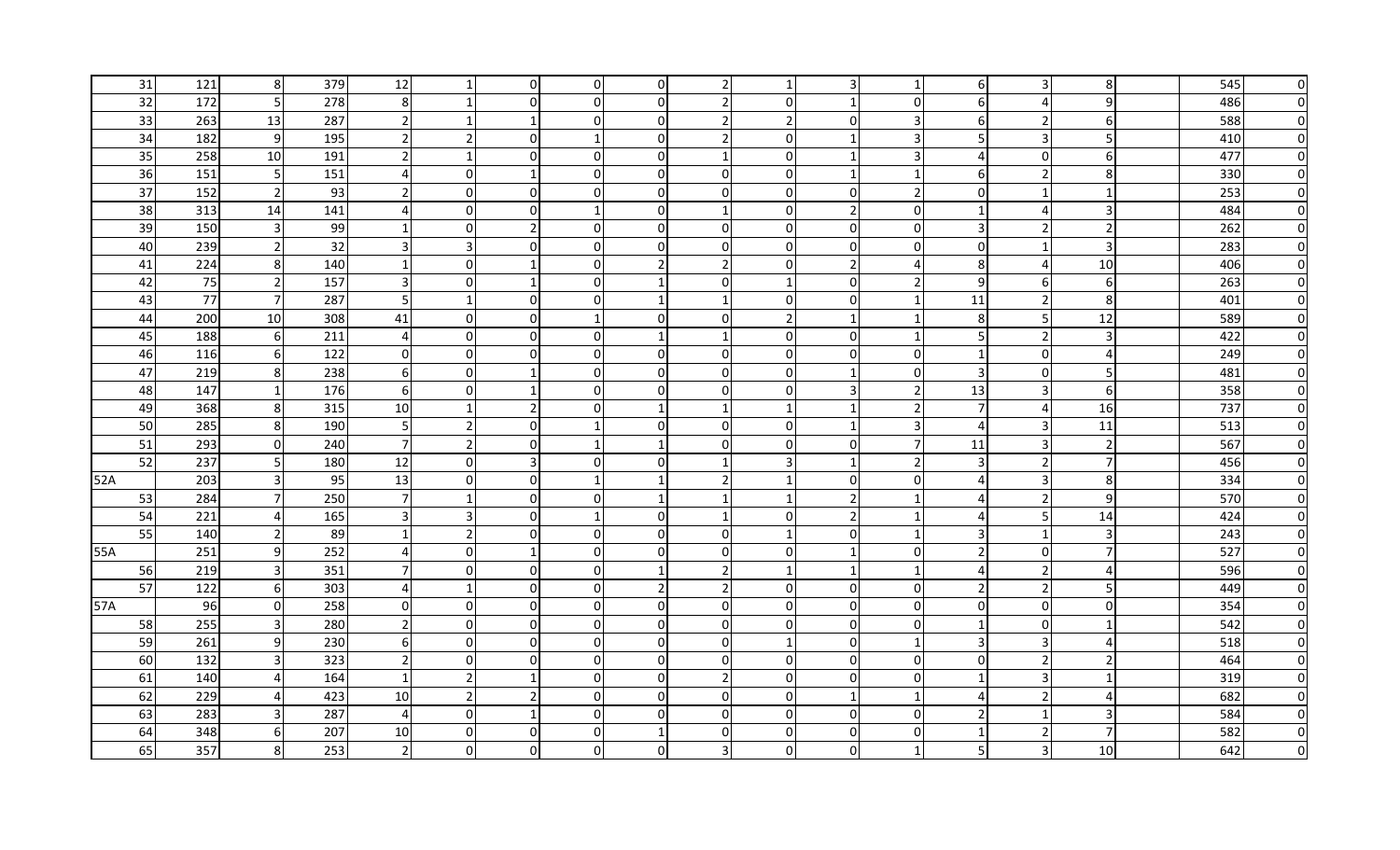| 66  | 239 | $\mathbf{3}$   | 331 | 61                      |                | 1              | 0              | 0                        | $\overline{0}$          |              | 0I             | 0                     | 0              | 1              | 1                | 585 | 0        |
|-----|-----|----------------|-----|-------------------------|----------------|----------------|----------------|--------------------------|-------------------------|--------------|----------------|-----------------------|----------------|----------------|------------------|-----|----------|
| 67  | 183 | 10             | 274 |                         | $\Omega$       | $\mathbf 0$    | $\mathbf{0}$   |                          | $\overline{0}$          |              | $\Omega$       | $\Omega$              | 5              | $\mathbf{1}$   | $\overline{3}$   | 484 | $\Omega$ |
| 68  | 361 | - 5 I          | 113 | 0                       | -1             | $\mathbf 0$    | $\Omega$       | $\Omega$                 | $\Omega$                |              | $\overline{0}$ | 0                     | $\mathbf{1}$   | $\overline{0}$ | 4                | 485 |          |
| 69  | 298 | 5 <sub>l</sub> | 246 | $\overline{4}$          | $\overline{0}$ | $\mathbf 0$    |                |                          | $\overline{0}$          |              | $\overline{2}$ | 0                     | 3              | 4              | 5 <sup>1</sup>   | 570 |          |
| 70  | 265 | $\overline{3}$ | 247 | $\overline{1}$          | $\overline{0}$ | $\overline{0}$ | 0              | 0l                       | $\overline{2}$          | $\Omega$     | $\overline{0}$ | 1                     | $\overline{2}$ | $\overline{0}$ | 4                | 525 |          |
| 71  | 168 | $\overline{2}$ | 9   | $\overline{0}$          | $\Omega$       | $\overline{2}$ | 0              | $\overline{0}$           | $\overline{0}$          | $\Omega$     | $\Omega$       | $\mathbf 0$           | $\mathbf 0$    | $\overline{0}$ | $\mathbf{1}$     | 182 |          |
| 72  | 130 | $7\overline{}$ | 253 | $\overline{1}$          | $\overline{2}$ | $\mathbf 0$    | 0              | $\Omega$                 | $\overline{0}$          | $\Omega$     | $\Omega$       | $\overline{1}$        | $\mathbf{1}$   | $\overline{0}$ | $\mathbf{1}$     | 396 |          |
| 73  | 289 | 14             | 361 | 12                      | $\overline{0}$ | $\overline{3}$ | 0              | 0I                       | 3                       |              | $\overline{0}$ | 0                     | $\overline{4}$ | 6              | $6 \mid$         | 699 |          |
| 74  | 339 | 11             | 286 | 9                       |                | $\mathbf 0$    | $\overline{0}$ | $\Omega$                 |                         |              | $\Omega$       | $\Omega$              | 3              | $\overline{9}$ | $\overline{2}$   | 663 |          |
| 75  | 303 | 12             | 209 | 9                       | $\Omega$       | $\mathbf 0$    | 0              | 1                        | $\overline{1}$          | $\Omega$     | $\mathbf{1}$   | $\overline{1}$        | $\overline{3}$ | $\overline{3}$ | 10               | 553 |          |
| 76  | 80  | 18             | 267 | 16                      | $\overline{2}$ | $\mathbf 0$    | $\mathbf 1$    | $\overline{2}$           | $\mathbf{1}$            |              | 4              | $\overline{2}$        | 10             | 11             | 44               | 462 |          |
| 77  | 19  | 6              | 178 | $\overline{\mathbf{3}}$ | $\mathbf 1$    | $\mathbf 0$    | $\mathbf 0$    | $\Omega$                 | $\overline{0}$          | $\Omega$     | $\Omega$       | 3                     | 12             | $\overline{2}$ | $6 \overline{6}$ | 230 |          |
| 78  | 31  | 10             | 265 | 7 <sup>1</sup>          | $\mathbf{1}$   | $\mathbf 0$    | $\mathbf{1}$   |                          | $\overline{0}$          | O            | $\mathbf 1$    | 8                     | 11             | $\overline{7}$ | $\overline{7}$   | 350 | O        |
| 79  | 56  | 17             | 340 | 13                      | $\overline{7}$ | 3              | $\Omega$       |                          | 0                       | O            | $\Omega$       | $\overline{2}$        | 16             | 10             | 11               | 476 | O        |
| 80  | 217 | 5              | 207 | $7 \,$                  | <sup>2</sup>   | $\overline{2}$ | 0              | 3                        | 2 <sub>l</sub>          |              | $\overline{2}$ | $\overline{2}$        | 4              | $\overline{3}$ | 11               | 468 | O        |
| 81  | 69  | $\overline{7}$ | 116 | $\overline{0}$          | $\overline{0}$ | $\mathbf{1}$   | 0              | 1                        | $1 \vert$               | $\Omega$     | -1             | $\overline{2}$        | 3              | 1              | 5 <sup>1</sup>   | 207 | ŋ        |
| 82  | 100 | 14             | 278 | $7 \frac{1}{2}$         | $\overline{3}$ | 1              | 0              |                          | 2 <sub>l</sub>          | -1           | $\overline{0}$ | 6                     | 9              | 4              | 19               | 445 | O        |
| 83  | 286 | 9              | 178 | 10                      | $\overline{2}$ | $\mathbf 0$    | 3              | 2                        | 4                       |              | $\overline{0}$ | -1                    | 0              | $\mathbf{1}$   | $\overline{2}$   | 500 | O        |
| 84  | 161 | 20             | 190 | 20                      | $\overline{2}$ | $\overline{2}$ | 0              | 3                        | $\overline{2}$          |              | 0I             | $\overline{4}$        | $\overline{4}$ | 5              | 8                | 422 | O        |
| 85  | 48  | 11             | 432 | 20                      |                | $\mathbf 1$    | 2              | 2                        |                         |              | $\Omega$       | $\overline{2}$        | 2              | $\overline{0}$ | $\overline{2}$   | 527 | O        |
| 86  | 202 | 18             | 155 | 8                       | -1             | $\mathbf 0$    | $\Omega$       | $\Omega$                 |                         |              | 0I             | 3                     | $\mathbf{1}$   | $\overline{3}$ | 17               | 412 | O        |
| 87  | 198 | 21             | 178 | 10                      | $\overline{0}$ | $\mathbf 0$    |                |                          | 3                       |              | 4              | $\overline{2}$        | 5              | 5 <sub>l</sub> | 17               | 450 |          |
| 88  | 94  | 13             | 221 | 9                       |                | $\mathbf 0$    | $\mathbf{0}$   |                          |                         | $\Omega$     | 3              | 3                     | 13             | $6 \mid$       | $\overline{7}$   | 376 |          |
| 89  | 57  | 14             | 336 | 10                      |                | $\overline{2}$ | <sup>0</sup>   | O                        |                         |              | 3              | 6                     | 11             | $\overline{3}$ | 14               | 459 |          |
| 90  | 123 | 15             | 164 | $\overline{7}$          |                | $\mathbf 0$    |                |                          | $\overline{0}$          |              | $\overline{0}$ | $\overline{2}$        | 9              | 6              | $\overline{7}$   | 340 |          |
| 91  | 155 | 28             | 312 | 13                      |                | $\overline{4}$ | 3              |                          | 2 <sub>l</sub>          |              | 3              | $\overline{3}$        | 6              | 8 <sup>°</sup> | 10               | 557 |          |
| 92  | 351 | 13             | 98  | 25                      | $\overline{2}$ | $\overline{2}$ |                |                          | $\overline{\mathbf{3}}$ |              | -1             | $\mathbf{1}$          | 3              | $\overline{2}$ | 14               | 518 |          |
| 93  | 422 | 13             | 76  | 5 <sup>1</sup>          | 11             | -1             | 2              |                          | 2                       | $\Omega$     | 3              | $\overline{2}$        | 6              | 4              | 17               | 565 |          |
| 94  | 525 | 23             | 178 | 8                       | $\overline{0}$ | $\mathbf 0$    | $\mathbf 1$    | $\overline{0}$           | $\overline{0}$          | $\Omega$     | $\mathbf{1}$   | $\mathbf{1}$          | $\mathbf{1}$   | $\overline{2}$ | 22               | 762 |          |
| 95  | 344 | 17             | 144 | $\overline{3}$          | $\mathbf{1}$   | $\mathbf{1}$   | 0              | 0I                       |                         | $\Omega$     | $\overline{2}$ | $\overline{2}$        | $\Delta$       | 5              | 11               | 535 |          |
| 96  | 317 | 13             | 148 | 5 <sup>1</sup>          | 3              | $\mathbf{1}$   | $\mathbf{0}$   | $\overline{\phantom{a}}$ | $\Omega$                |              | $\mathbf 1$    | $\overline{1}$        | 10             | $\overline{2}$ | 8                | 512 |          |
| 97  | 109 | 11             | 119 | $6 \mid$                | $\overline{0}$ | $\mathbf 0$    | 0              | $\overline{0}$           | $\overline{0}$          |              | $\overline{0}$ | 0                     | 5              | $\overline{3}$ | 6 <sup>1</sup>   | 260 |          |
| 98  | 99  | 9              | 244 | 11                      | $\mathbf{1}$   | $\mathbf 0$    | $\mathbf{1}$   | 2                        | $\overline{1}$          | $\mathbf{1}$ | $\overline{0}$ | 3                     | $\overline{7}$ | 10             | 14               | 403 |          |
| 99  | 132 | 18             | 361 | 15                      |                | $\overline{2}$ |                | $\Omega$                 |                         |              | 4              | 5                     | $\overline{7}$ | 4              | 22               | 576 |          |
| 100 | 191 | 20             | 228 | 11                      |                | $\mathbf{1}$   | -1             |                          | $\overline{2}$          |              | 3              | $\boldsymbol{\Delta}$ | 6              | 4              | 12               | 489 | O        |
| 101 | 164 | 9              | 234 | 6                       |                | $\overline{2}$ |                |                          | Δ                       |              | $\overline{0}$ | Δ                     | 12             | $\overline{2}$ | 10 <sup>1</sup>  | 454 |          |
| 102 | 205 | $\overline{4}$ | 12  | $\overline{3}$          |                | $\Omega$       | $\Omega$       | $\Omega$                 | 0                       | n            | $\overline{0}$ |                       | 0              | 1              | 5 <sup>1</sup>   | 232 |          |
| 103 | 98  | 17             | 329 | 8                       | 3              | 3              | 2              |                          | $\overline{2}$          |              | 3              | 5                     | 12             | 1              | $\overline{9}$   | 494 |          |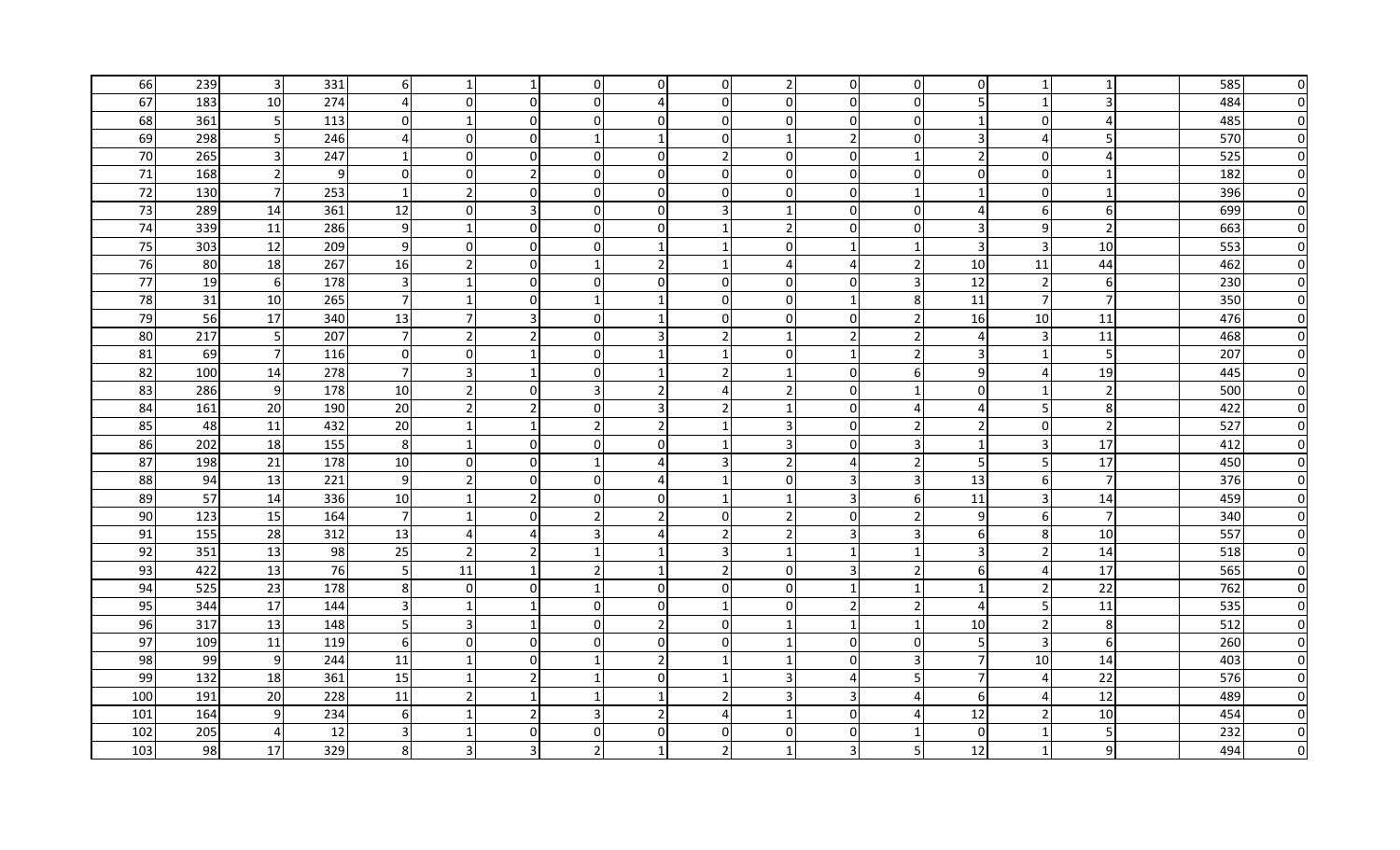| 104  | 267 | 16                      | 240 | 31                      | 2              |                |                |                          |                |               |                          | 6                        |                | 4              | 29               | 608 | 0        |
|------|-----|-------------------------|-----|-------------------------|----------------|----------------|----------------|--------------------------|----------------|---------------|--------------------------|--------------------------|----------------|----------------|------------------|-----|----------|
| 105  | 272 | 9                       | 133 | $5 \,$                  | $\Omega$       |                | 0              |                          | 4              |               | -1                       |                          | .5             | 3              | 19               | 454 | O        |
| 106  | 173 | 10                      | 211 | $\mathbf{1}$            | $\overline{2}$ | $\overline{0}$ | 0              |                          |                |               | $\mathbf{0}$             | $\Omega$                 | 8              | $\overline{3}$ | 11               | 425 |          |
| 107  | 272 | 22                      | 212 | 18                      | 1              | $\Omega$       | 2              |                          | $\overline{2}$ |               | -1                       | 4                        | $\overline{7}$ | 10             | 26               | 580 |          |
| 108  | 189 | 9                       | 348 | 10                      | $\overline{0}$ | $\mathbf 1$    |                |                          |                |               | -1                       |                          | 11             | 3              | 6                | 584 |          |
| 109  | 145 | 8 <sup>1</sup>          | 110 | $6 \mid$                | $\Omega$       | $\overline{0}$ | 3              | $\Omega$                 | $\overline{0}$ |               | -1                       | $\overline{2}$           | 3              | 1              | $\overline{4}$   | 284 |          |
| 110  | 113 | 9                       | 241 | $\overline{4}$          | -1             | $\overline{0}$ | 0              | -1                       | $\Omega$       |               | 3                        |                          | 2              | 5              | 12               | 394 |          |
| 111  | 254 | 19                      | 209 | $6 \mid$                |                | $\Omega$       |                |                          |                |               | -1                       | $\overline{\phantom{a}}$ | 5              | 1              | 8                | 510 |          |
| 112  | 144 | 8 <sup>°</sup>          | 243 | $\overline{4}$          |                |                | 0              | $\overline{0}$           |                | $\Omega$      | -1                       | $\overline{2}$           | 5              | 5              | 8                | 423 |          |
| 113  | 168 | $\overline{2}$          | 247 | $6 \mid$                | $\mathbf{1}$   | $\overline{0}$ | $\overline{0}$ | $\Omega$                 | $\Omega$       | $\mathbf{0}$  | $\overline{0}$           | -1                       | $\overline{2}$ | $\overline{2}$ | 8                | 437 |          |
| 114  | 191 | $\overline{7}$          | 188 | $\overline{\mathbf{3}}$ | $\Omega$       | $\Omega$       | $\mathbf 0$    |                          | $\Omega$       | $\Omega$      | $\Omega$                 | $\overline{2}$           | $\overline{3}$ | $\overline{3}$ | 10               | 408 |          |
| 115  | 288 | 9                       | 252 | 71                      | $\Omega$       | 3              | $\Omega$       |                          | $\Omega$       | $\Omega$      | $\Omega$                 | $\overline{\mathbf{1}}$  | 6              | $\overline{3}$ | 14               | 584 | $\Omega$ |
| 116  | 253 | 13                      | 272 | 6                       | $\mathbf{1}$   |                |                |                          | $\Omega$       |               | -1                       | 3                        | 11             | 8 <sup>1</sup> | 18               | 590 | $\Omega$ |
| 117  | 152 | 14                      | 340 | $6 \mid$                | $\Omega$       |                | $\mathbf 1$    | $\Omega$                 | $\overline{2}$ |               | -1                       | $\overline{\phantom{a}}$ | 5              | 5              | 5 <sup>1</sup>   | 535 | $\Omega$ |
| 118  | 465 | 11                      | 261 | 9                       | $\mathbf{1}$   | $\overline{2}$ | 0              | -1                       | $\Omega$       | $\mathcal{P}$ | $\overline{\phantom{a}}$ | 3                        | 13             | $\overline{9}$ | 15               | 794 | O        |
| 119  | 176 | 8 <sup>1</sup>          | 237 | 8 <sup>1</sup>          | $\Omega$       |                | 0              | $\overline{0}$           | 3              |               | $\overline{\phantom{a}}$ | 3                        | 5              | 5              | $\overline{3}$   | 452 | n        |
| 120  | 99  | $\overline{2}$          | 14  | $\mathbf{1}$            | 0              | $\overline{0}$ | $\overline{0}$ | $\Omega$                 | $\overline{0}$ | 0             | -1                       | -1                       | 1              | $\overline{0}$ | $\mathbf{1}$     | 120 | O        |
| 121  | 102 | $\mathbf{1}$            | 62  | $\overline{4}$          | $\Omega$       | $\Omega$       | $\overline{0}$ | 1                        | $\Omega$       |               | -1                       | -1                       | 0              | $\overline{0}$ | $\mathbf{1}$     | 174 | O        |
| 122  | 154 | 10 <sup>1</sup>         | 245 | 7                       | 2              |                | 0              | $\Omega$                 | $\mathcal{P}$  |               | 0 I                      | $\Omega$                 | 6              | $\overline{0}$ | 9                | 437 |          |
| 123  | 180 | $\overline{4}$          | 110 | $\overline{4}$          | 0              | 0              | 0              | $\overline{0}$           | $\Omega$       |               | $\overline{0}$           |                          | 0              | 1              | 3                | 303 |          |
| 124  | 317 | 9                       | 261 | 5                       | $\overline{2}$ |                |                | 1                        | $\overline{2}$ | $\Omega$      | -1                       | $\overline{2}$           | 18             | 4              | 14               | 638 |          |
| 125  | 377 | 15                      | 303 | $\overline{4}$          | -1             | $\mathbf 0$    |                |                          |                |               | 3                        | 3                        | 1              | 4              | $6 \overline{6}$ | 722 |          |
| 126  | 112 | 21                      | 282 | 5                       | $\Omega$       | $\Omega$       |                | $\Omega$                 | $\Omega$       | $\Omega$      | $\Omega$                 |                          | 6              | $\overline{0}$ | $\overline{7}$   | 435 |          |
| 127  | 79  | $\overline{\mathbf{3}}$ | 197 | 8 <sup>1</sup>          | 3              |                | 0              |                          | R              |               | $\mathcal{P}$            | 3                        | 18             | 4              | $\overline{7}$   | 330 |          |
| 128  | 133 | 8 <sup>°</sup>          | 135 | 11                      |                | 0              |                |                          | $\Omega$       |               | -1                       |                          | $\overline{7}$ | 4              | 6 <sup>1</sup>   | 309 |          |
| 128A | 114 | $\overline{3}$          | 65  | 4 <sup>1</sup>          | -1             | $\mathbf 0$    | 0              | $\overline{0}$           | $\overline{2}$ | $\Omega$      | $\mathbf 0$              |                          | 2              | $\overline{2}$ | $\overline{7}$   | 201 |          |
| 129  | 432 | 18                      | 117 | 8 <sup>1</sup>          | $\Omega$       |                |                |                          |                |               | -1                       | -6                       | 14             | 5              | 17               | 625 |          |
| 130  | 367 | 9                       | 84  | $\overline{2}$          | -1             | $\overline{0}$ | 2              | $\overline{0}$           | $\overline{0}$ |               | 3                        | 3                        | $\overline{2}$ | $\mathbf{1}$   | 5 <sup>1</sup>   | 480 |          |
| 131  | 196 | 10                      | 53  | 3 <sup>l</sup>          | $\overline{0}$ | $\overline{0}$ | $\overline{0}$ | $\overline{0}$           | $\overline{0}$ | $\Omega$      | $\mathbf{1}$             | 0                        | $\overline{2}$ | $\overline{2}$ | $\overline{4}$   | 271 |          |
| 132  | 147 | $\overline{7}$          | 280 | 5 <sub>l</sub>          | 0              | $\overline{0}$ | 0              | $\Omega$                 |                | $\Omega$      | -1                       | 3                        | 1              | 1              | $\overline{4}$   | 450 |          |
| 133  | 237 | 10                      | 218 | 9                       | $\overline{2}$ | 0              | $\Omega$       | $\overline{\phantom{a}}$ | $\Omega$       | $\Omega$      | -1                       | $\overline{3}$           | 6              | $\mathbf{1}$   | 5                | 494 |          |
| 134  | 257 | $\mathbf{1}$            | 29  | $6 \mid$                | $\overline{0}$ | $\mathbf 0$    |                | $\mathbf 1$              | $\overline{0}$ | $\mathbf{0}$  | -1                       |                          | $\mathbf{1}$   | $\mathbf 2$    | 11               | 311 |          |
| 135  | 124 | 5                       | 63  | 7 <sup>1</sup>          | $\overline{2}$ | $\overline{0}$ | $\mathbf 0$    | $\Omega$                 | $\Omega$       | $\mathbf{0}$  | $\overline{0}$           | $\Omega$                 | 1              | $\overline{2}$ | $\overline{3}$   | 207 |          |
| 136  | 249 | $\overline{3}$          | 105 | 10                      | $\Omega$       | $\Omega$       |                |                          | $\overline{2}$ |               | $\Omega$                 | $\Omega$                 | $\overline{2}$ | $\mathbf{1}$   | 5 <sup>1</sup>   | 380 |          |
| 137  | 145 | 12                      | 305 | 9                       | $\Omega$       | $\Omega$       | $\overline{2}$ |                          |                |               | $\Omega$                 | $\mathbf{1}$             | 4              | $\overline{7}$ | 9                | 496 | O        |
| 138  | 141 | 11                      | 118 | 9                       | 3              | $\Omega$       | $\mathbf 1$    | $\Omega$                 | $\Omega$       |               | 0                        |                          | 11             | 4              | 11               | 310 | O        |
| 139  | 151 | 9                       | 148 | 5 <sup>1</sup>          | $\Omega$       | $\Omega$       | 0              | $\Omega$                 | $\Omega$       |               | $\Omega$                 | $\overline{2}$           | 10             | 1              | 11               | 338 |          |
| 140  | 123 | 12                      | 210 | 10                      |                | $\mathcal{P}$  |                |                          | ΩI             |               | 0                        | 0                        | $\overline{2}$ | $\overline{0}$ | $\overline{4}$   | 367 |          |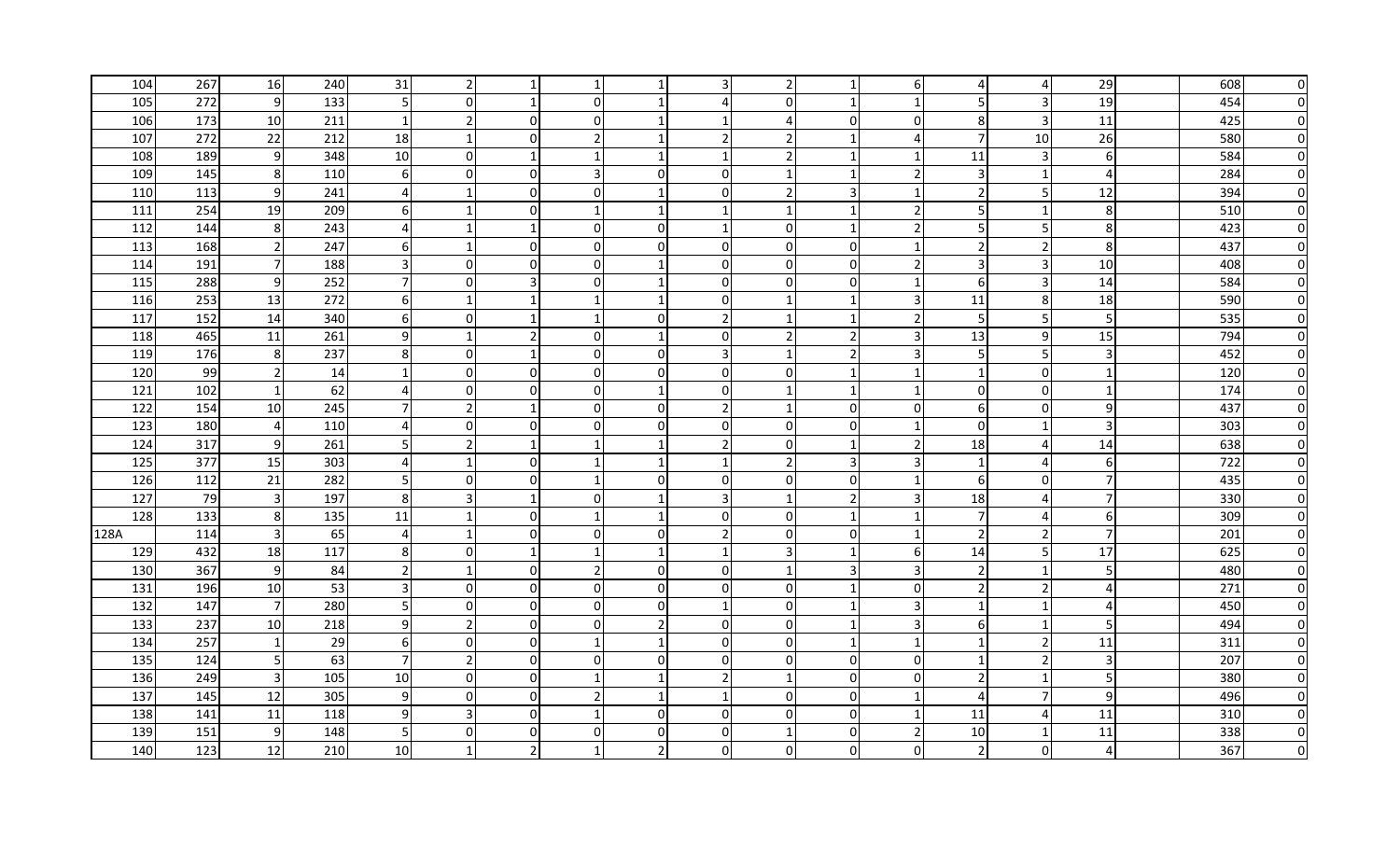| 141  | 201 | 5               | 96  |                         |                | $\overline{0}$ | 0              | $\overline{0}$ | 01             |               |                          | 2                        |                | $\overline{0}$ | $\overline{2}$   | 314 | 0        |
|------|-----|-----------------|-----|-------------------------|----------------|----------------|----------------|----------------|----------------|---------------|--------------------------|--------------------------|----------------|----------------|------------------|-----|----------|
| 142  | 138 | 5 <sub>l</sub>  | 182 | 8                       | $\Omega$       | 3              |                | $\Omega$       | $\Omega$       |               | $\mathbf{0}$             | $\overline{2}$           | .5             | $\overline{0}$ | $\overline{2}$   | 346 | $\Omega$ |
| 143  | 214 | $\overline{0}$  | 202 | 5 <sub>l</sub>          | $\Omega$       | $\overline{0}$ | 1              | $\overline{2}$ | $\overline{0}$ | 0             | $\Omega$                 | $\overline{2}$           | 2              | 3              | 8 <sup>°</sup>   | 439 | O        |
| 144  | 241 | $\overline{2}$  | 183 | 8 <sup>1</sup>          | $\Omega$       | $\Omega$       | 0              | $\Omega$       | $\Omega$       | $\Omega$      | -1                       | $\Omega$                 | 3              | 3              | 11               | 452 |          |
| 145  | 109 | 4               | 152 | 55                      | $\overline{0}$ | $\overline{2}$ | $\overline{0}$ |                |                |               | -1                       | -1                       | $\mathsf{3}$   | $\mathbf{1}$   | $\overline{7}$   | 338 |          |
| 146  | 310 | $7\overline{}$  | 271 | $\overline{\mathbf{3}}$ | $\Omega$       |                | $\overline{0}$ |                |                | $\Omega$      | $\overline{\mathbf{1}}$  | $\overline{4}$           | 6              | 5              | 11               | 624 |          |
| 147  | 339 | 16              | 167 | 44                      | $\mathbf 1$    | $\Omega$       | $\overline{0}$ | $\Omega$       | $\Omega$       |               | $\Omega$                 | 3                        | 6              | 5              | 14               | 596 |          |
| 148  | 201 | 8               | 101 | $\overline{4}$          | 3              | $\Omega$       | 0              | $\Omega$       |                |               | $\Omega$                 | $\Omega$                 | 6              | $\mathbf 2$    | 5                | 331 |          |
| 149  | 317 | 21              | 243 | 12                      | 3              |                | 0              | $\overline{0}$ |                |               | $\overline{0}$           | 8                        | 17             | 6 <sup>1</sup> | 23               | 655 |          |
| 150  | 195 | 28              | 389 | 10                      | $\overline{1}$ | $\overline{2}$ | $\mathbf 0$    | $\mathbf{1}$   | $\overline{2}$ |               | 3                        | $\overline{2}$           | 8              | 11             | 29               | 682 |          |
| 151  | 168 | 13              | 110 | 5 <sub>l</sub>          | $\overline{1}$ | $\Omega$       | $\mathbf 1$    | $\Omega$       | 4              | $\Omega$      | $\overline{\phantom{a}}$ | $\Omega$                 | 5              | $\overline{2}$ | $\overline{7}$   | 318 | O        |
| 152  | 261 | 9               | 220 | 14                      | 6              | $\mathbf{1}$   | 0              | 5              | $\overline{2}$ | <sup>0</sup>  | -1                       | $\overline{2}$           | 11             | 8 <sup>1</sup> | 15               | 555 | $\Omega$ |
| 153  | 322 | 18              | 330 | 8 <sup>1</sup>          | $\mathbf{1}$   | $\Omega$       | $\mathbf 0$    |                | $\overline{2}$ |               | 0                        | 7                        | 14             | 4              | 21               | 731 | $\Omega$ |
| 154  | 149 | 12              | 306 | 22                      | 3              | $\overline{0}$ | $\mathbf 0$    |                |                |               | -1                       | $\overline{\phantom{a}}$ | 9              | 5 <sup>1</sup> | 14               | 526 | $\Omega$ |
| 155  | 81  | $8 \,$          | 187 | 61                      | $\mathcal{P}$  | $\overline{0}$ | 1              |                |                |               | -1                       | -1                       | 2              | $\overline{3}$ | 10               | 305 | O        |
| 155A | 234 | 16              | 196 | $5 \,$                  |                | $\overline{0}$ | 1              | $\overline{0}$ | $\overline{2}$ |               | 5                        | 3                        | 5              | $\overline{0}$ | 13               | 482 | n        |
| 156  | 119 | 17              | 164 | $6 \mid$                |                | $\overline{0}$ | 0              |                |                | $\Omega$      | $\overline{0}$           | $\overline{2}$           | 11             | 4              | 5                | 331 | O        |
| 157  | 118 | $7\overline{ }$ | 185 | 4 <sup>1</sup>          |                | $\overline{0}$ | $\overline{0}$ | $\Omega$       | $\Omega$       |               | $\overline{z}$           | 4                        | $\overline{2}$ | $\overline{2}$ | $\overline{4}$   | 329 | O        |
| 158  | 115 | 8               | 222 | 4 <sup>1</sup>          | -1             | $\Omega$       |                | 3              |                |               | -1                       | 3                        | 13             | 4              | $6 \mid$         | 383 |          |
| 159  | 194 | 9               | 148 | 17                      | 0              |                | 0              | $\overline{0}$ | $\mathcal{P}$  |               | $\overline{0}$           |                          | 2              | 4              | 5 <sup>1</sup>   | 385 | O        |
| 160  | 189 | 15              | 177 | 15                      | $\overline{2}$ |                | $\mathbf 0$    | 1              | 3              | $\Omega$      | -1                       | 3                        | 4              | 1              | $\overline{3}$   | 415 |          |
| 161  | 331 | 10              | 316 | 12                      | 0              | $\overline{0}$ |                |                | $\overline{2}$ |               | -1                       | 4                        | 13             | 5 <sub>l</sub> | 13               | 712 | O        |
| 162  | 199 | $\overline{7}$  | 221 | $\overline{2}$          | $\overline{0}$ | $\overline{0}$ | $\Omega$       |                | $\Omega$       | $\Omega$      | -1                       | -6                       | 4              | 7              | 8                | 456 | O        |
| 163  | 101 | 20              | 344 | 28                      | $\overline{7}$ | $\overline{0}$ |                | $\overline{0}$ | 4              |               | 3                        | 4                        | $\overline{a}$ | $\overline{2}$ | 11               | 529 |          |
| 164  | 59  | 12              | 448 | 71                      | $\overline{0}$ |                | 0              |                | 21             |               | $\overline{2}$           | 8                        | 12             | 8 <sup>1</sup> | $\overline{7}$   | 568 |          |
| 165  | 283 | 16              | 164 | 5 <sub>l</sub>          | $\Omega$       | $\Omega$       |                | 3              |                |               | -1                       | 3                        | 5              | $\overline{2}$ | 10               | 495 |          |
| 166  | 265 | 12              | 234 | 8 <sup>1</sup>          | -1             |                |                | $\Omega$       | 3              |               | $\overline{0}$           | -1                       | 3              | 3              | 11               | 544 |          |
| 167  | 94  | 9               | 158 | $\overline{4}$          | 0              | $\mathbf 0$    |                | $\overline{0}$ |                |               | $\overline{2}$           | 6                        | 0              | 3              | $\overline{4}$   | 283 |          |
| 168  | 483 | 14              | 138 | 5                       | $\mathbf{1}$   | 3              | 2              |                | $\overline{0}$ |               | -1                       |                          | $\overline{2}$ | 3              | $\mathbf{1}$     | 656 |          |
| 169  | 213 | 9               | 127 | $\overline{3}$          | 0              | $\overline{0}$ |                | $\Omega$       | $\Omega$       |               | -1                       | 0                        | 6              | $\overline{0}$ | 6                | 367 |          |
| 170  | 43  | $\mathbf{1}$    | 227 | 7 <sup>1</sup>          | -1             |                |                | $\Omega$       |                |               | $\overline{z}$           |                          | 6              | $\mathbf{1}$   | $\overline{2}$   | 295 |          |
| 171  | 213 | 18              | 204 | $\overline{2}$          | 0              | $\overline{3}$ | 0              | $\overline{2}$ | $\overline{0}$ | $\mathbf{0}$  | $\overline{0}$           |                          | $\overline{2}$ | $\overline{0}$ | 3                | 448 |          |
| 172  | 292 | $\overline{7}$  | 76  | 5                       | $\overline{2}$ | $\overline{0}$ | $\overline{0}$ | $\Omega$       |                | $\mathcal{P}$ | $\overline{1}$           | $\overline{2}$           | 3              | $\mathbf{1}$   | 9                | 401 |          |
| 173  | 184 | 6               | 36  | $\overline{3}$          | $\Omega$       | $\Omega$       | $\Omega$       | $\mathbf 1$    |                | $\Omega$      | $\Omega$                 | $\Omega$                 | $\overline{2}$ | $\overline{0}$ | $6 \overline{6}$ | 239 |          |
| 174  | 188 | $9\,$           | 95  | $\overline{3}$          | $\Omega$       | $\mathbf 1$    | $\Omega$       | $\Omega$       | $\Omega$       |               | $\Omega$                 | $\mathbf{1}$             | 3              | $\overline{0}$ | 8                | 309 | O        |
| 175  | 346 | 5 <sup>1</sup>  | 42  | 01                      | $\Omega$       | $\Omega$       |                | $\Omega$       |                |               | $\Omega$                 |                          | $\overline{2}$ | $\mathbf{1}$   | 15               | 415 | 0        |
| 176  | 185 | 6               | 95  |                         | $\mathbf{1}$   | $\Omega$       | 0              | $\Omega$       |                |               | $\Omega$                 | $\Omega$                 | 3              | $\mathbf 1$    | 5 <sup>1</sup>   | 298 | O        |
| 177  | 148 | 13              | 238 | 8                       | ∩              |                | $\Omega$       |                | U              |               | -1                       | 9                        | 14             | $\overline{3}$ | $\overline{9}$   | 447 |          |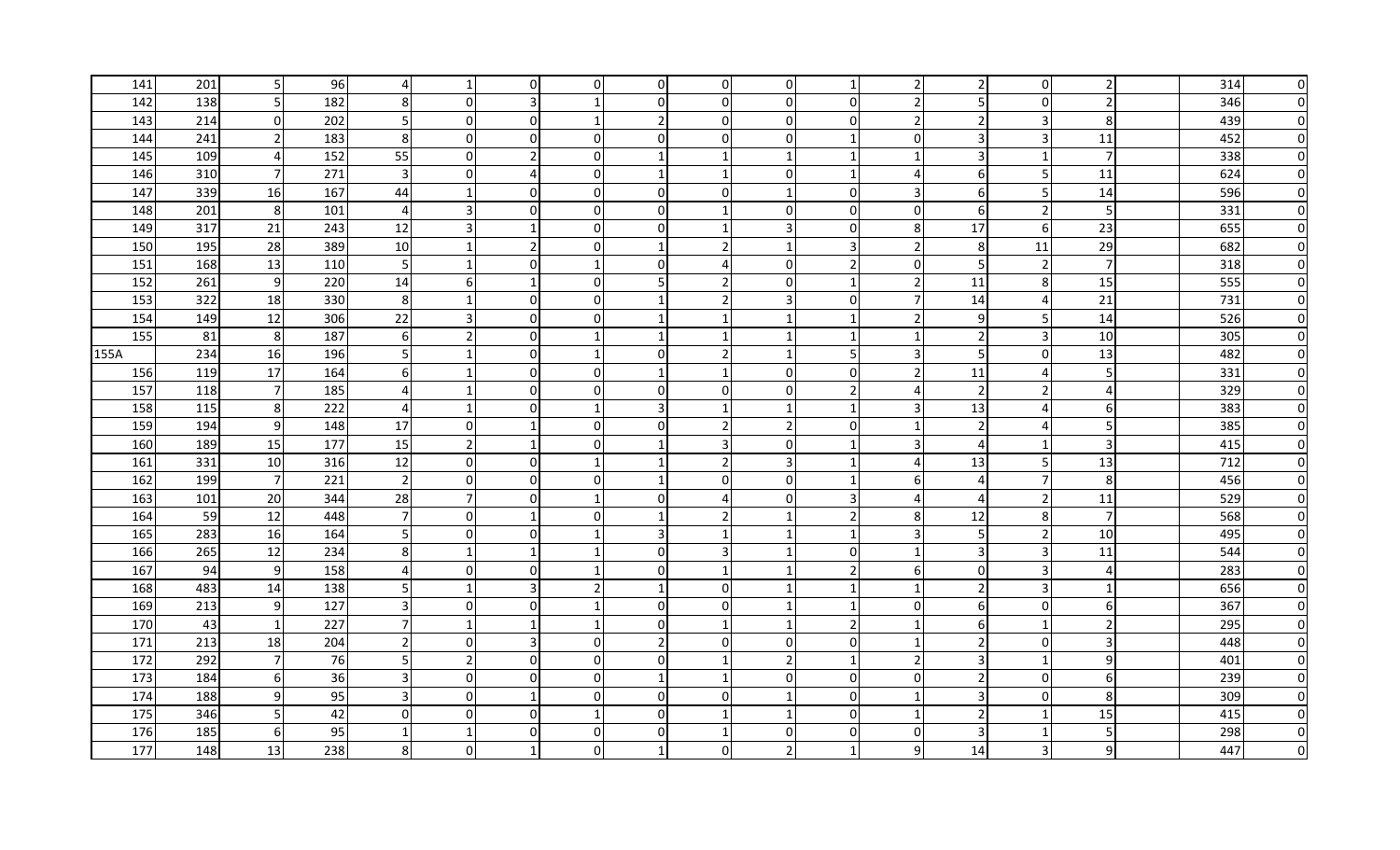| 178  | 22  | 12              | 256 | $\overline{\mathbf{3}}$ | 0                        | $\overline{0}$ | 0              | $\overline{0}$ |                |          | $\overline{0}$          | 5                        | 6              | 7              | 8                |          | 320 | 0        |
|------|-----|-----------------|-----|-------------------------|--------------------------|----------------|----------------|----------------|----------------|----------|-------------------------|--------------------------|----------------|----------------|------------------|----------|-----|----------|
| 179  | 238 | 13              | 301 | 8                       | $\overline{2}$           |                | 2              |                |                |          | $\mathbf{0}$            | $\overline{2}$           | 3              | 8 <sup>1</sup> | 9                |          | 595 | O        |
| 180  | 127 | 22              | 308 | 15                      | 1                        | $\overline{2}$ |                | 7              | $\overline{0}$ |          | $\overline{3}$          | 8                        | 3              | 4              | 16               |          | 519 |          |
| 181  | 30  | 10              | 359 | $6 \mid$                | 0                        | $\Omega$       | 2              | 2              | $\Omega$       | $\Omega$ | -1                      | 4                        | 4              | -1             | $\mathbf{1}$     |          | 420 |          |
| 182  | 183 | 13              | 183 | $\overline{\mathbf{3}}$ | 0                        | $\overline{0}$ | 0              | $\overline{0}$ | $\overline{0}$ |          | $\overline{0}$          | $\mathbf 0$              | $\Delta$       | $\overline{0}$ | $\overline{4}$   |          | 391 |          |
| 183  | 47  | 23              | 432 | 10                      | 2                        | $\overline{2}$ | $\mathbf{1}$   | 2              |                |          | $\overline{z}$          | 14                       | 18             | $\overline{9}$ | 12               |          | 577 |          |
| 184  | 76  | 26              | 457 | 17                      | 3                        | $\overline{2}$ | 2              | $\overline{2}$ | $\Omega$       | $\Omega$ | -1                      | -8                       | 4              | 8 <sup>1</sup> | 13               |          | 619 |          |
| 185  | 73  | $\overline{4}$  | 156 | 8 <sup>1</sup>          | $\Omega$                 | $\Omega$       | 0              |                | $\Omega$       |          | $\Omega$                | $\overline{\phantom{a}}$ |                | 4              | $\overline{3}$   |          | 254 |          |
| 186  | 130 | 13              | 209 | 11                      | -1                       | $\mathbf 0$    |                |                | $\overline{0}$ | $\Omega$ | $\overline{0}$          | $\overline{2}$           | 5              | 3              | 17               |          | 393 |          |
| 187  | 140 | 33              | 501 | 17                      | $\overline{3}$           | $\mathbf{1}$   | $\mathbf 0$    | $\mathcal{P}$  | $\Omega$       |          | 3                       | 6                        | 15             | 10             | 34               |          | 766 |          |
| 188  | 131 | 13              | 137 | $\overline{\mathbf{3}}$ | $\mathbf{1}$             | $\Omega$       | $\mathbf 0$    | $\Omega$       | $\Omega$       | $\Omega$ | $\Omega$                | -1                       | $\overline{2}$ | $\mathbf{1}$   | $6 \overline{6}$ |          | 295 |          |
| 189  | 23  | 12              | 364 | 8 <sup>1</sup>          | $\Omega$                 | $\Omega$       | 2              | $\overline{2}$ | $\overline{2}$ |          | -1                      | $\overline{2}$           | 26             | 5              | 14               |          | 463 | $\Omega$ |
| 190  | 12  | $\overline{4}$  | 224 | 5                       | $\mathbf{1}$             | $\overline{0}$ | $\mathbf 1$    | $\overline{2}$ |                |          | 0                       | 4                        | 6              | $\mathbf 2$    | 8                |          | 271 | $\Omega$ |
| 191  | 56  | 9               | 140 | <b>21</b>               | $\Omega$                 | $\overline{0}$ | $\mathbf 0$    | $\mathbf 1$    | $\Omega$       |          | $\mathbf{0}$            | $\overline{2}$           | $\overline{4}$ | $\overline{2}$ | 5 <sup>1</sup>   |          | 222 | $\Omega$ |
| 192  | 179 | 8               | 211 | 31                      | <sup>0</sup>             | $\overline{0}$ | 0              | -1             |                |          | -1                      | $\overline{2}$           | 3              | $\overline{0}$ | $\overline{4}$   |          | 414 | O        |
| 193  | 176 | 5 <sub>l</sub>  | 198 | 3 <sup>l</sup>          | <sup>0</sup>             | $\overline{0}$ | 0              | $\overline{0}$ | 3              | $\Omega$ | -1                      | $\overline{2}$           | 2              | $\overline{2}$ | 11               |          | 403 | n        |
| 194  | 257 | 5 <sub>l</sub>  | 122 | $\overline{2}$          | -1                       | $\overline{0}$ | $\mathbf 0$    | $\Omega$       | 0              | 0        | -1                      | $\overline{2}$           | 7              | $\mathbf{1}$   | 8                |          | 406 |          |
| 194A | 215 | 5 <sub>l</sub>  | 127 | 5 <sub>l</sub>          | $\Omega$                 | $\overline{0}$ | 1              | $\Omega$       | $\overline{2}$ | $\Omega$ | $\overline{0}$          | -1                       | 4              | 1              | 8                |          | 369 |          |
| 195  | 128 | 12              | 324 | 13                      | 0                        | 2              |                | -1             |                |          | 4                       |                          | -1             | 4              | 11               |          | 503 |          |
| 196  | 111 | 5               | 130 | $\overline{4}$          |                          | $\mathbf 0$    | 0              | $\overline{0}$ | 0              |          | $\mathbf 0$             | $\overline{2}$           |                | $\mathbf{1}$   | $\mathbf{1}$     |          | 258 |          |
| 197  | 468 | 16              | 112 | $\overline{4}$          | 3                        | $\overline{0}$ | $\overline{2}$ | $\overline{2}$ | $\Omega$       |          | -1                      | 0                        | 4              | $\mathbf{1}$   | 13               |          | 627 |          |
| 198  | 185 | 8 <sup>°</sup>  | 76  | <b>21</b>               | 0                        | $\mathbf 0$    | $\mathbf 0$    |                |                |          | 0                       |                          | 2              | $\mathbf{1}$   | 10               |          | 288 |          |
| 199  | 84  | $\overline{7}$  | 80  | $\overline{2}$          | $\Omega$                 |                | 0              |                | $\Omega$       | $\Omega$ | -1                      |                          | $\overline{2}$ | $\overline{0}$ | 5 <sup>1</sup>   |          | 184 |          |
| 200  | 237 | 14              | 166 |                         |                          | $\overline{0}$ | 0              | $\overline{0}$ | 0              |          | $\mathcal{P}$           | $\overline{2}$           | 9              | 3              | $\overline{7}$   |          | 449 |          |
| 201  | 205 | 10              | 46  |                         | -1                       | 0              | 0              | 2              |                |          | $\overline{0}$          | $\overline{2}$           | $\mathbf{1}$   | $\overline{0}$ | 13               |          | 285 |          |
| 202  | 197 | 12              | 82  | 21                      | 0I                       | $\overline{0}$ | 0              | $\overline{0}$ | $\overline{0}$ |          | $\Omega$                | 4                        | -1             | 4              | $\overline{9}$   |          | 312 |          |
| 203  | 283 | 5 <sub>l</sub>  | 74  | $\overline{4}$          | -1                       | $\Omega$       | 0              | $\overline{2}$ | $\Omega$       | 2        | 2                       | $\Omega$                 | 4              | 4              | $\overline{7}$   |          | 388 |          |
| 204  | 313 | 10              | 47  |                         | 0                        |                |                | $\overline{0}$ |                | $\Omega$ | $\overline{0}$          | -1                       | 6              | 11             | $\overline{2}$   |          | 394 |          |
| 205  | 295 | 20              | 163 | $\overline{4}$          | $\mathbf{1}$             | $\overline{0}$ |                | $\overline{0}$ |                | $\Omega$ | $\Omega$                | 6                        | 7              | 5              | 14               |          | 517 |          |
| 206  | 245 | 13              | 241 | -61                     | 0                        |                |                | $\Omega$       | 2 <sub>l</sub> |          | $\overline{2}$          | 3                        | 7              | 5              | 19               |          | 548 |          |
| 207  | 215 | 9               | 91  | $\overline{4}$          | $\Omega$                 |                | $\Omega$       |                | $\Omega$       |          | -1                      | $\Omega$                 | 5              | 1              | 12               | $\Omega$ | 341 |          |
| 208  | 263 | 13              | 15  | $\overline{4}$          | -1                       | $\mathbf 0$    |                | $\mathbf 1$    | $\overline{2}$ |          | -1                      | 0                        | $\mathbf{1}$   | $\mathbf{1}$   | 28               |          | 333 |          |
| 209  | 34  | 6               | 143 | 5                       | $\Omega$                 | $\overline{0}$ | $\mathbf 0$    | $\mathbf{1}$   |                | $\Omega$ | $\overline{\mathbf{1}}$ | 3                        | 5              | 3              | 10               |          | 212 |          |
| 210  | 95  | $5\phantom{.}$  | 145 | $\overline{9}$          | $\overline{\phantom{a}}$ | $\Omega$       | $\Omega$       | $\Omega$       | $\Omega$       |          | -1                      | $\overline{2}$           | $\mathbf{1}$   | 4              | $\overline{4}$   |          | 270 |          |
| 211  | 203 | 13              | 124 | $\overline{4}$          | $\Omega$                 | $\Omega$       |                |                |                |          | -1                      | $\mathbf{1}$             | $\overline{a}$ | $\overline{2}$ | $\overline{7}$   |          | 362 | O        |
| 212  | 340 | 17 <sup>1</sup> | 204 | 61                      | $\mathbf 1$              |                |                |                | 0              |          | $\Omega$                | 3                        | 13             | 3              | 31               |          | 623 | O        |
| 213  | 134 | 11              | 302 | 15                      | 3                        |                |                | $\Omega$       |                |          | -1                      | 3                        | 9              | 6              | $\overline{4}$   |          | 493 |          |
| 214  | 33  | 22              | 569 | 18                      | 5                        | $\Omega$       | 2              |                |                |          |                         | 3                        | 33             | 11             | 20               |          | 730 |          |